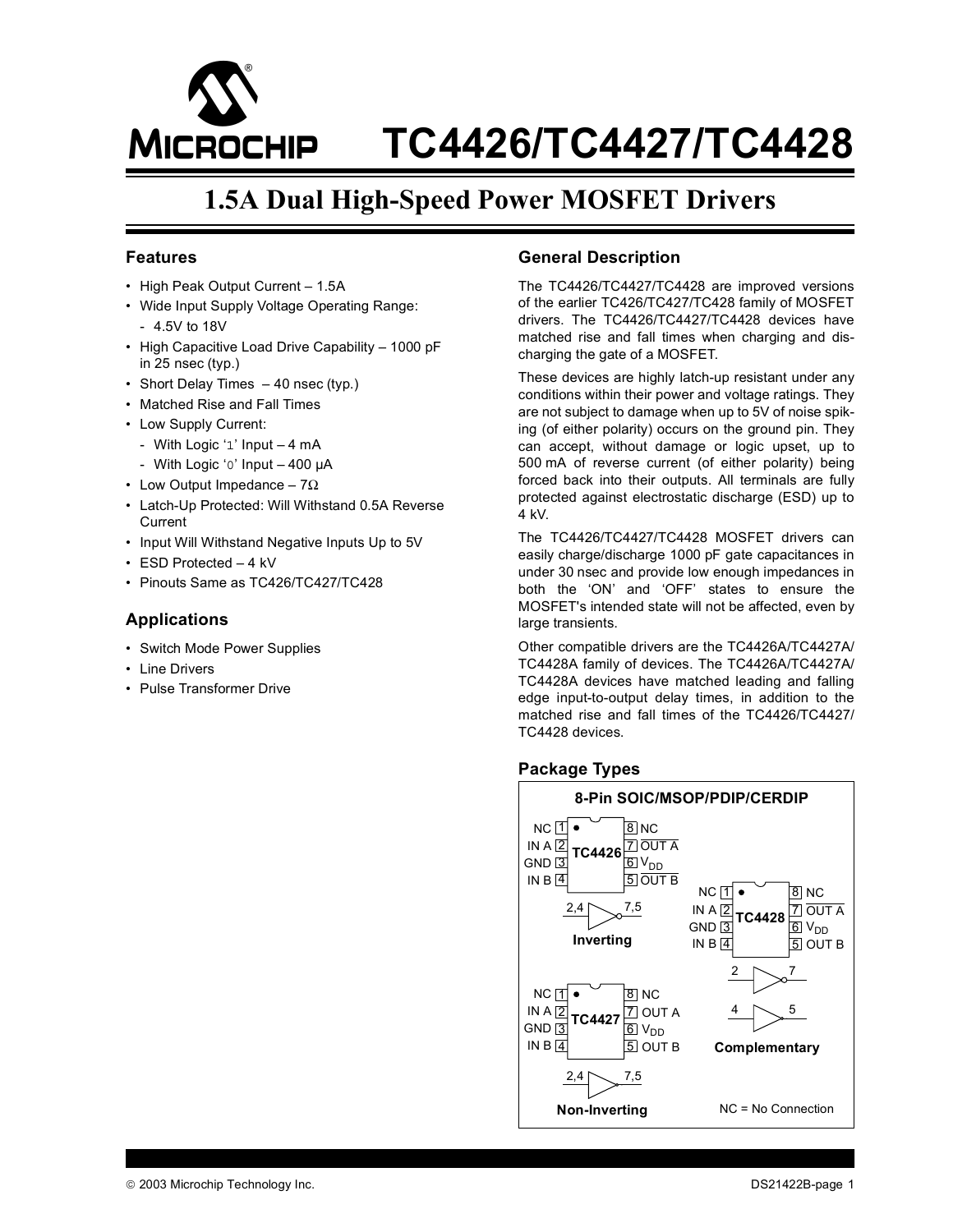## **Functional Block Diagram**

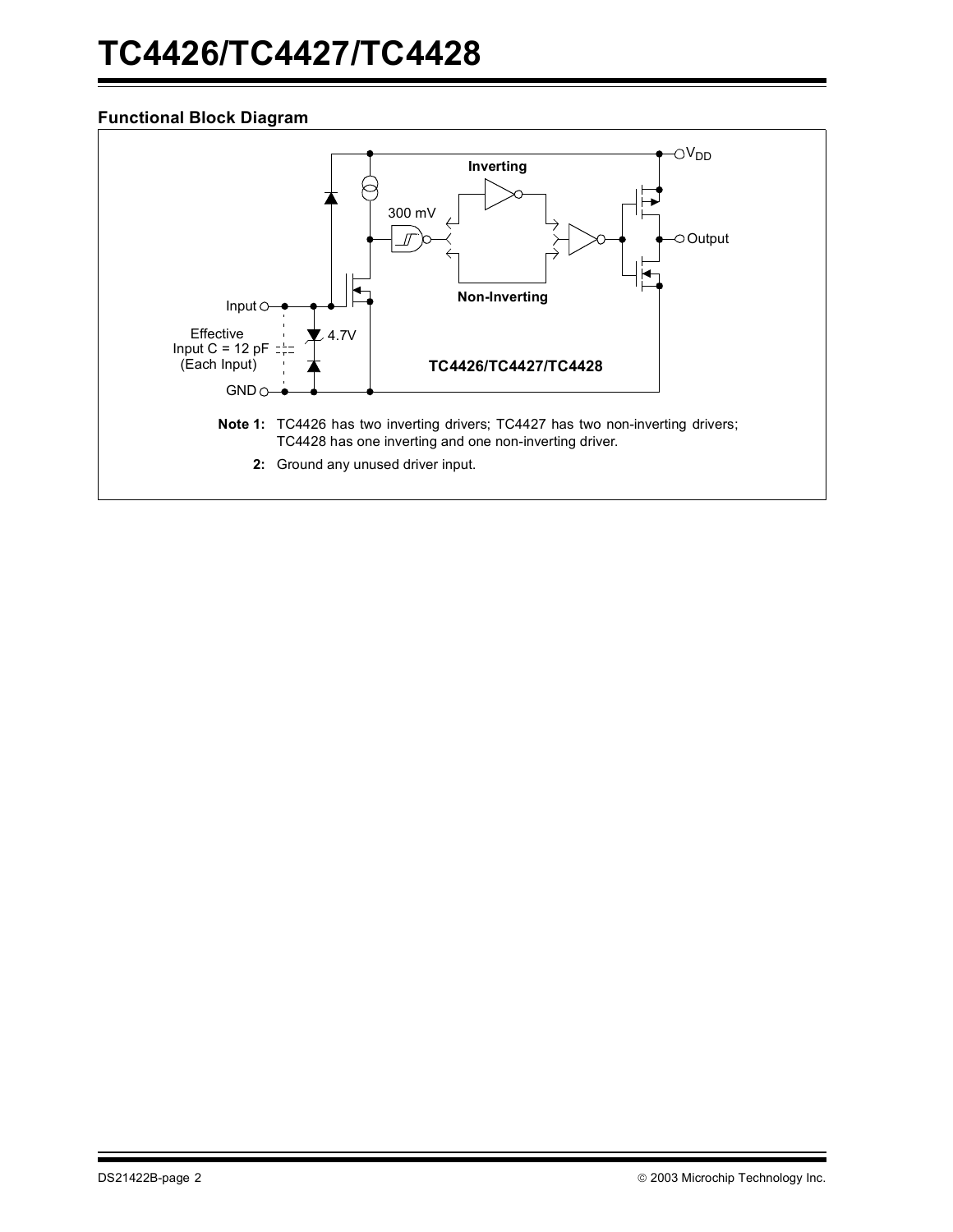## **1.0 ELECTRICAL CHARACTERISTICS**

### **Absolute Maximum Ratings †**

| Input Voltage, IN A or IN B                           |
|-------------------------------------------------------|
|                                                       |
| Package Power Dissipation ( $T_A \leq 70^{\circ}$ C)  |
|                                                       |
| Storage Temperature Range -65°C to +150°C             |
|                                                       |
| + Strasses above those listed under "Absolute Maximum |

s above those listed under "Absolute Maximum Ratings" may cause permanent damage to the device. These are stress ratings only and functional operation of the device at these or any other conditions above those indicated in the operation sections of the specifications is not implied. Exposure to Absolute Maximum Rating conditions for extended periods may affect device reliability.

## **PIN FUNCTION TABLE**

| Name                 | <b>Function</b> |  |  |  |
|----------------------|-----------------|--|--|--|
| <b>NC</b>            | No Connection   |  |  |  |
| IN A                 | Input A         |  |  |  |
| <b>GND</b>           | Ground          |  |  |  |
| IN B                 | Input B         |  |  |  |
| <b>OUT B</b>         | Output B        |  |  |  |
| $V_{D\underline{D}}$ | Supply Input    |  |  |  |
| <b>OUT A</b>         | Output A        |  |  |  |
| <b>NC</b>            | No Connection   |  |  |  |

# **DC CHARACTERISTICS**

| Electrical Specifications: Unless otherwise noted, $T_A$ = +25°C with 4.5V $\leq$ V <sub>DD</sub> $\leq$ 18V.                                     |                      |                  |                |        |              |                                                             |  |  |
|---------------------------------------------------------------------------------------------------------------------------------------------------|----------------------|------------------|----------------|--------|--------------|-------------------------------------------------------------|--|--|
| <b>Parameters</b>                                                                                                                                 | Sym                  | Min              | Typ            | Max    | <b>Units</b> | <b>Conditions</b>                                           |  |  |
| Input                                                                                                                                             |                      |                  |                |        |              |                                                             |  |  |
| Logic '1', High Input Voltage                                                                                                                     | $V_{\text{IH}}$      | 2.4              |                |        | V            | Note 2                                                      |  |  |
| Logic 'o', Low Input Voltage                                                                                                                      | $V_{IL}$             |                  |                | 0.8    | V            |                                                             |  |  |
| Input Current                                                                                                                                     | <sup>I</sup> IN      | $-1.0$           |                | $+1.0$ | μA           | $0V \leq V_{IN} \leq V_{DD}$                                |  |  |
| Output                                                                                                                                            |                      |                  |                |        |              |                                                             |  |  |
| <b>High Output Voltage</b>                                                                                                                        | $V_{OH}$             | $V_{DD} - 0.025$ |                |        | V            | DC Test                                                     |  |  |
| Low Output Voltage                                                                                                                                | $V_{OL}$             |                  | —              | 0.025  | V            | DC Test                                                     |  |  |
| Output Resistance                                                                                                                                 | $R_{\rm O}$          |                  | $\overline{7}$ | 10     | Ω            | $I_{\text{OUT}}$ = 10 mA, $V_{\text{DD}}$ = 18V             |  |  |
| Peak Output Current                                                                                                                               | <b>I</b> PK          |                  | 1.5            |        | A            | $VDD = 18V$                                                 |  |  |
| Latch-Up Protection<br>Withstand Reverse Current                                                                                                  | <b>IREV</b>          |                  | >0.5           |        | A            | Duty cycle $\leq 2\%$ , t $\leq 300$ µsec<br>$V_{DD}$ = 18V |  |  |
| <b>Switching Time (Note 1)</b>                                                                                                                    |                      |                  |                |        |              |                                                             |  |  |
| Rise Time                                                                                                                                         | $t_{\mathsf{R}}$     |                  | 19             | 30     | nsec         | Figure 4-1                                                  |  |  |
| Fall Time                                                                                                                                         | t <sub>F</sub>       |                  | 25             | 30     | nsec         | Figure 4-1                                                  |  |  |
| Delay Time                                                                                                                                        | $t_{\mathsf{D1}}$    |                  | 20             | 30     | nsec         | Figure 4-1                                                  |  |  |
| Delay Time                                                                                                                                        | $t_{D2}$             |                  | 40             | 50     | nsec         | Figure 4-1                                                  |  |  |
| Power Supply                                                                                                                                      |                      |                  |                |        |              |                                                             |  |  |
| Power Supply Current                                                                                                                              | $I_{\rm S}$          |                  |                | 4.5    | mA           | $V_{IN}$ = 3V (Both inputs)                                 |  |  |
| $\mathbf{M} = \mathbf{A}$ and $\mathbf{A} = \mathbf{A}$ and $\mathbf{A} = \mathbf{A}$ and $\mathbf{A} = \mathbf{A}$ and $\mathbf{A} = \mathbf{A}$ | والأستراط والمساويات |                  |                | 0.4    |              | $V_{IN}$ = 0V (Both inputs)                                 |  |  |

<span id="page-2-1"></span><span id="page-2-0"></span>**Note 1:** Switching times ensured by design.

**2:** For V temperature range devices, the  $V_{H}$  (Min) limit is 2.0V.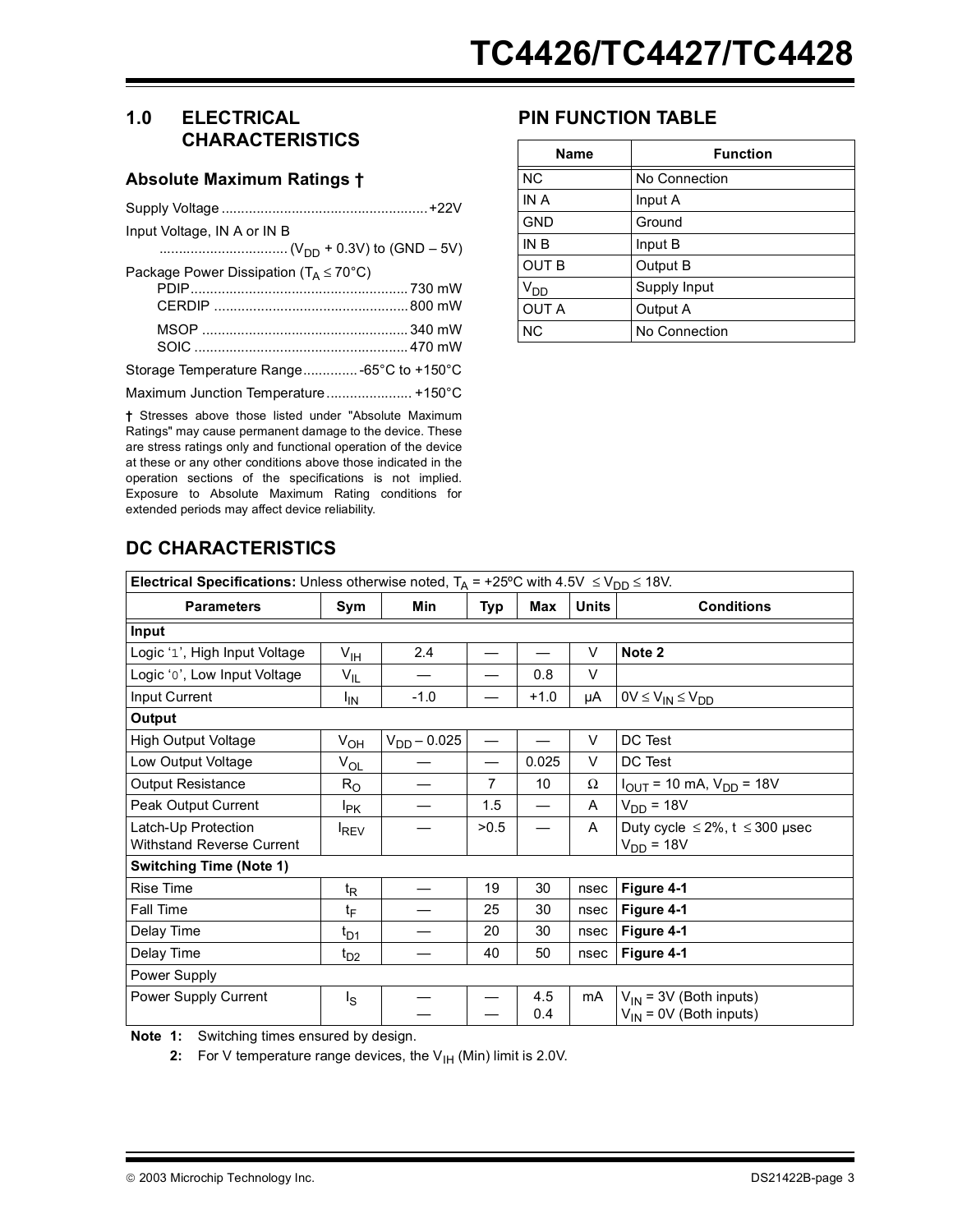# **DC CHARACTERISTICS (OVER OPERATING TEMPERATURE RANGE)**

| Electrical Specifications: Unless otherwise noted, over operating temperature range with 4.5V $\leq$ V <sub>DD</sub> $\leq$ 18V. |                  |                  |            |       |              |                                                             |  |
|----------------------------------------------------------------------------------------------------------------------------------|------------------|------------------|------------|-------|--------------|-------------------------------------------------------------|--|
| <b>Parameters</b>                                                                                                                | Sym              | Min              | <b>Typ</b> | Max   | <b>Units</b> | <b>Conditions</b>                                           |  |
| Input                                                                                                                            |                  |                  |            |       |              |                                                             |  |
| Logic '1', High Input Voltage                                                                                                    | $V_{\text{IH}}$  | 2.4              |            |       | $\vee$       | Note 2                                                      |  |
| Logic 'o', Low Input Voltage                                                                                                     | $V_{IL}$         |                  |            | 0.8   | V            |                                                             |  |
| Input Current                                                                                                                    | <sup>I</sup> IN  | $-10$            |            | $+10$ | μA           | $0V \leq V_{IN} \leq V_{DD}$                                |  |
| Output                                                                                                                           |                  |                  |            |       |              |                                                             |  |
| <b>High Output Voltage</b>                                                                                                       | $V_{OH}$         | $V_{DD} - 0.025$ |            |       | V            | DC Test                                                     |  |
| Low Output Voltage                                                                                                               | $V_{OL}$         |                  |            | 0.025 | V            | DC Test                                                     |  |
| Output Resistance                                                                                                                | $R_{\rm O}$      |                  | 9          | 12    | Ω            | $I_{\text{OUT}}$ = 10 mA, $V_{\text{DD}}$ = 18V             |  |
| Peak Output Current                                                                                                              | l <sub>PK</sub>  |                  | 1.5        |       | A            | $V_{DD}$ = 18V                                              |  |
| Latch-Up Protection<br><b>Withstand Reverse Current</b>                                                                          | <b>IREV</b>      |                  | >0.5       |       | A            | Duty cycle $\leq 2\%$ , t $\leq 300$ µsec<br>$V_{DD}$ = 18V |  |
| <b>Switching Time (Note 1)</b>                                                                                                   |                  |                  |            |       |              |                                                             |  |
| <b>Rise Time</b>                                                                                                                 | $t_{\mathsf{R}}$ |                  |            | 40    | nsec         | Figure 4-1                                                  |  |
| Fall Time                                                                                                                        | t <sub>F</sub>   |                  |            | 40    | nsec         | Figure 4-1                                                  |  |
| Delay Time                                                                                                                       | $t_{D1}$         |                  |            | 40    | nsec         | Figure 4-1                                                  |  |
| Delay Time                                                                                                                       | $t_{D2}$         |                  |            | 60    | nsec         | Figure 4-1                                                  |  |
| <b>Power Supply</b>                                                                                                              |                  |                  |            |       |              |                                                             |  |
| Power Supply Current                                                                                                             | $I_{\rm S}$      |                  |            | 8.0   | mA           | $V_{IN}$ = 3V (Both inputs)                                 |  |
|                                                                                                                                  |                  |                  |            | 0.6   |              | $V_{IN}$ = 0V (Both inputs)                                 |  |

<span id="page-3-1"></span><span id="page-3-0"></span>**Note 1:** Switching times ensured by design.

**2:** For V temperature range devices, the  $V_{\text{IH}}$  (Min) limit is 2.0V.

# **TEMPERATURE CHARACTERISTICS**

| Electrical Specifications: Unless otherwise noted, all parameters apply with $4.5V \le V_{DD} \le 18V$ . |                         |       |     |        |              |                   |
|----------------------------------------------------------------------------------------------------------|-------------------------|-------|-----|--------|--------------|-------------------|
| <b>Parameters</b>                                                                                        | Sym                     | Min   | Typ | Max    | <b>Units</b> | <b>Conditions</b> |
| <b>Temperature Ranges</b>                                                                                |                         |       |     |        |              |                   |
| Specified Temperature Range (C)                                                                          | $\mathsf{T}_\mathsf{A}$ | 0     |     | +70    | °C           |                   |
| Specified Temperature Range (E)                                                                          | T <sub>A</sub>          | $-40$ |     | +85    | °C           |                   |
| Specified Temperature Range (V)                                                                          | Т <sub>А</sub>          | -40   |     | $+125$ | °C           |                   |
| Specified Temperature Range (M)                                                                          | Т <sub>А</sub>          | -55   |     | $+125$ | °C           |                   |
| Maximum Junction Temperature                                                                             | T,                      |       |     | $+150$ | °C           |                   |
| Storage Temperature Range                                                                                | T <sub>A</sub>          | -65   |     | $+150$ | °C           |                   |
| <b>Package Thermal Resistances</b>                                                                       |                         |       |     |        |              |                   |
| Thermal Resistance, 8L-MSOP                                                                              | $\theta_{JA}$           |       | 206 |        | °C/W         |                   |
| Thermal Resistance, 8L-SOIC                                                                              | $\theta_{JA}$           |       | 155 |        | °C/W         |                   |
| Thermal Resistance, 8L-PDIP                                                                              | $\theta_{JA}$           |       | 125 |        | °C/W         |                   |
| Thermal Resistance, 8L-CERDIP                                                                            | $\theta_{JA}$           |       | 150 |        | °C/W         |                   |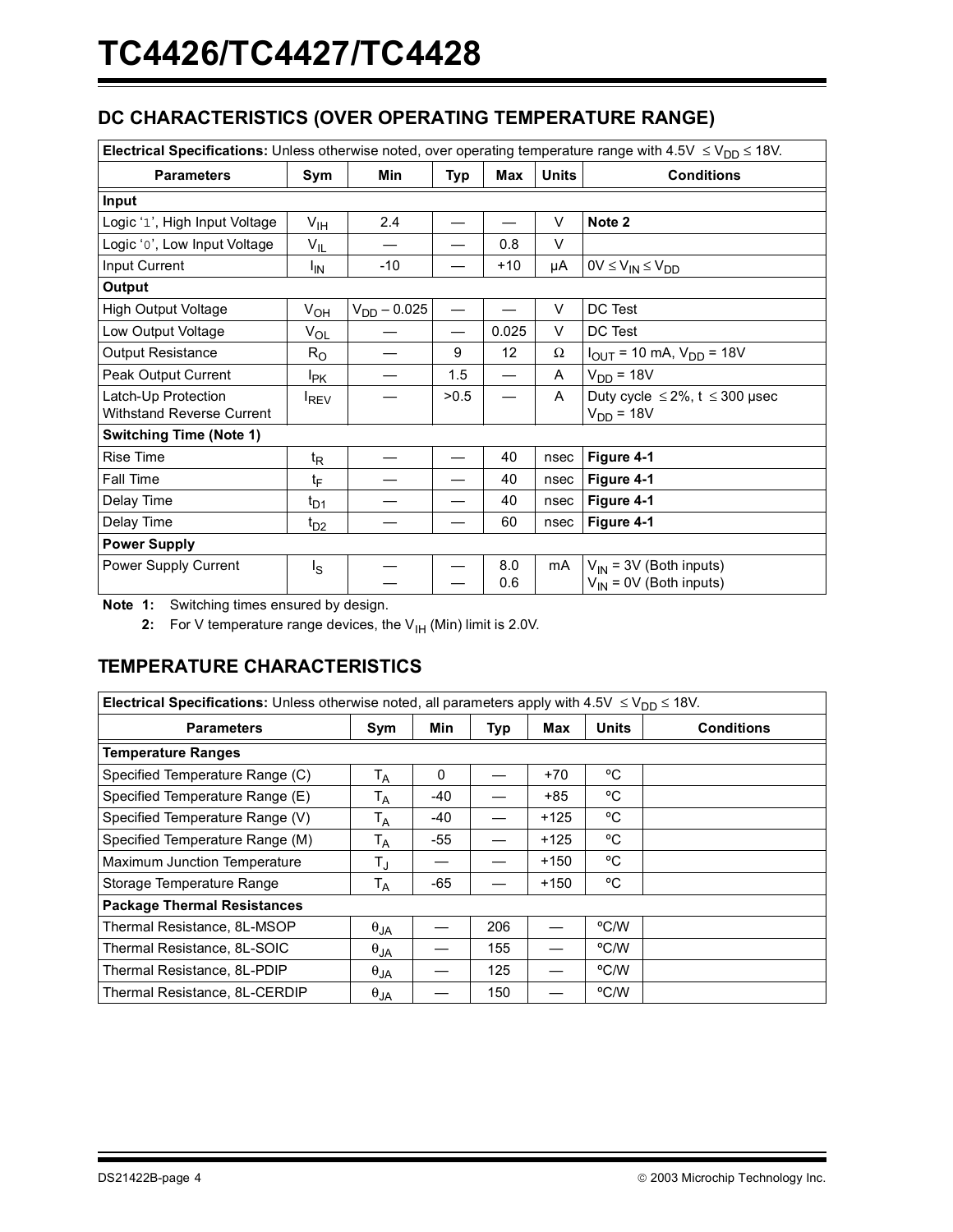## **2.0 TYPICAL PERFORMANCE CURVES**

**Note:** The graphs and tables provided following this note are a statistical summary based on a limited number of samples and are provided for informational purposes only. The performance characteristics listed herein are not tested or guaranteed. In some graphs or tables, the data presented may be outside the specified operating range (e.g., outside specified power supply range) and therefore outside the warranted range.

**Note:** Unless otherwise indicated,  $T_A = +25^{\circ}C$  with  $4.5V \le V_{DD} \le 18V$ .



*FIGURE 2-1: Rise Time vs. Supply Voltage.*



*FIGURE 2-2: Rise Time vs. Capacitive Load.*



*FIGURE 2-3: Rise and Fall Times vs. Temperature.*



*FIGURE 2-4: Fall Time vs. Supply Voltage.*



*FIGURE 2-5: Fall Time vs. Capacitive Load.*



*Supply Voltage.*

*FIGURE 2-6: Propagation Delay Time vs.*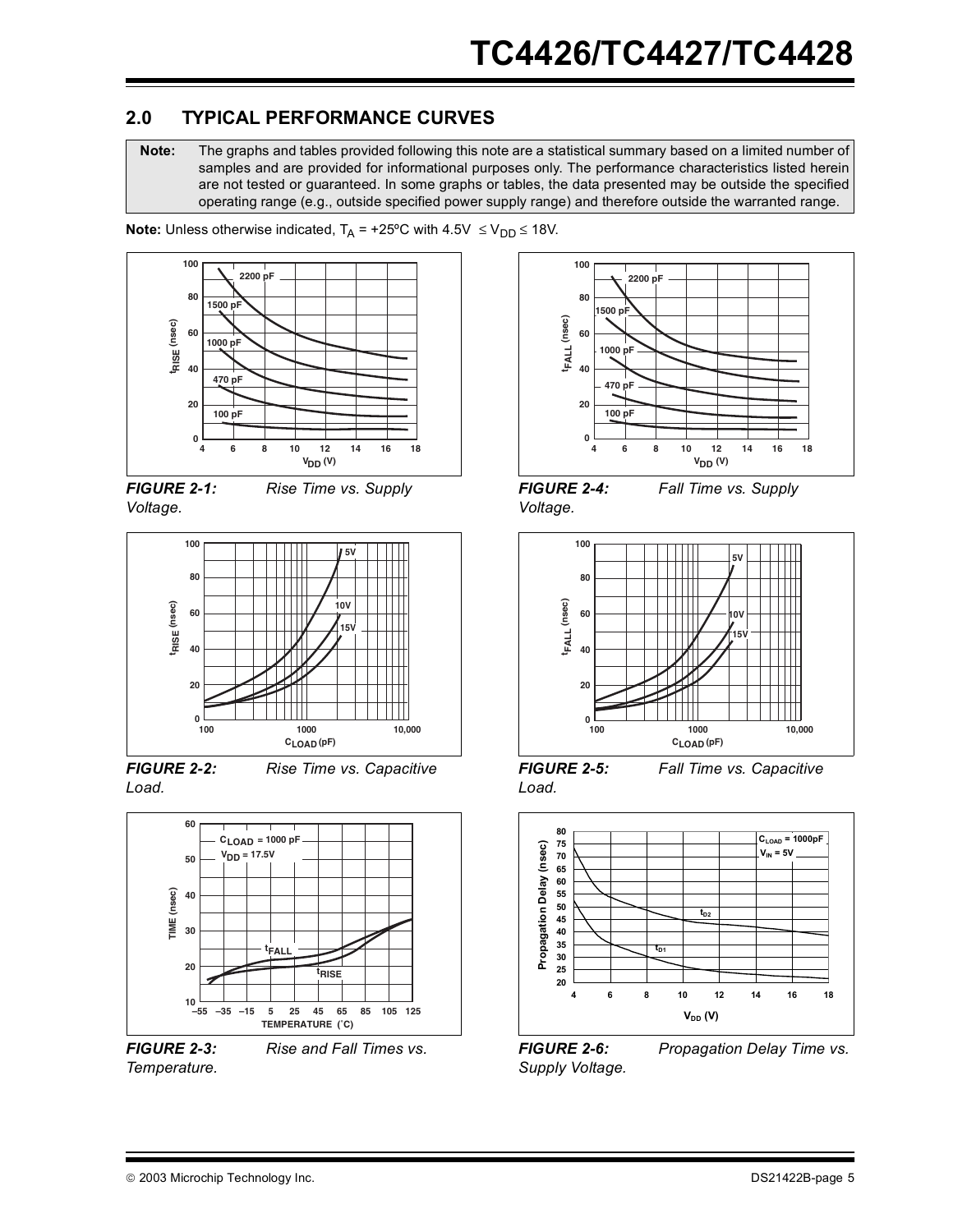**Note:** Unless otherwise indicated,  $T_A = +25^{\circ}C$  with  $4.5V \le V_{DD} \le 18V$ .



*FIGURE 2-7: Propagation Delay Time vs. Input Amplitude.*



*FIGURE 2-8: Supply Current vs. Supply Voltage.*



*Supply Voltage.*





*FIGURE 2-10: Propagation Delay Time vs. Temperature.*



*FIGURE 2-11: Supply Current vs. Temperature.*



*FIGURE 2-12: Output Resistance (R<sub>OL</sub>) vs. Supply Voltage.*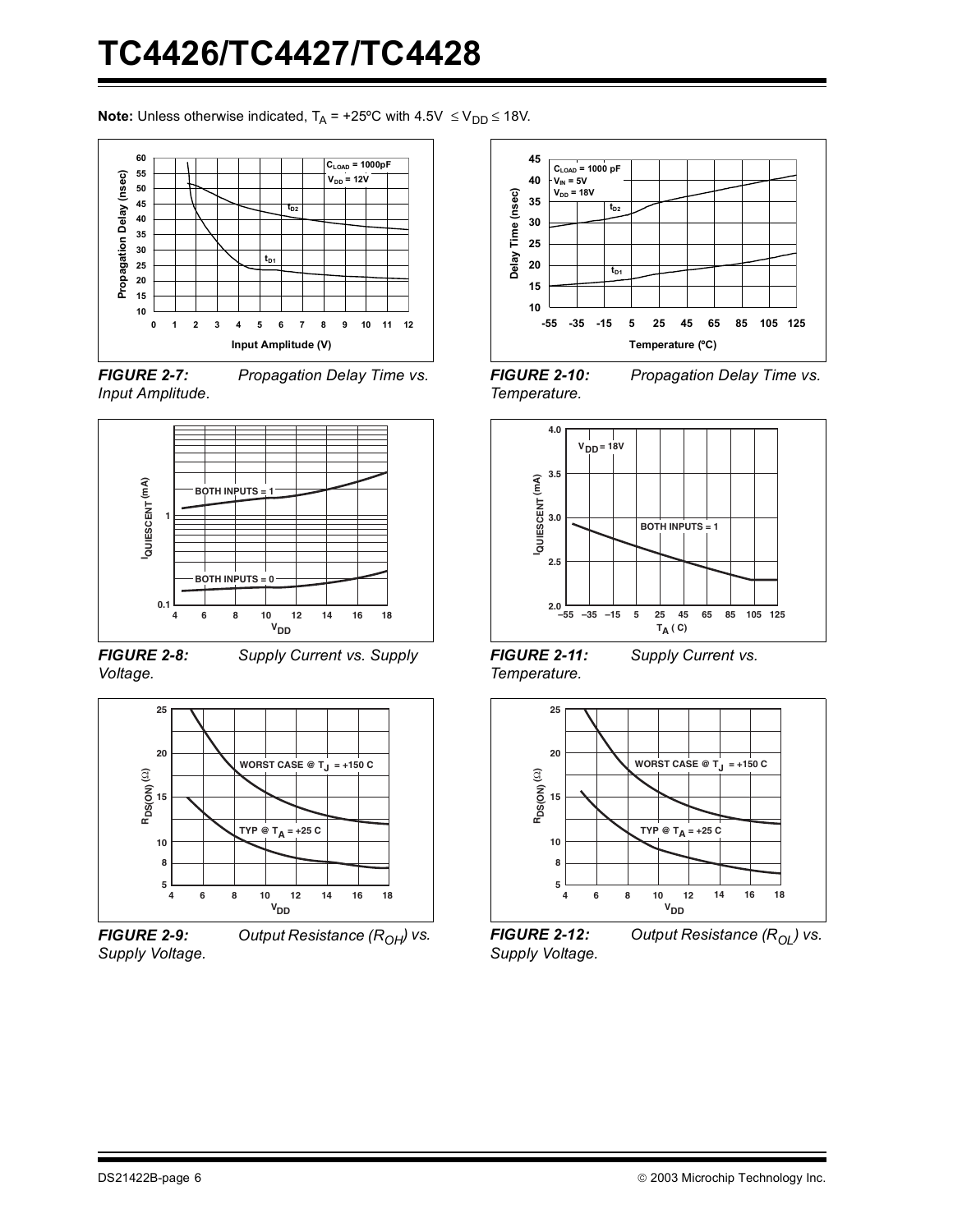**Note:** Unless otherwise indicated,  $T_A = +25^{\circ}C$  with  $4.5V \le V_{DD} \le 18V$ .







*FIGURE 2-14: Supply Current vs. Capacitive Load.*



*FIGURE 2-15: Supply Current vs. Capacitive Load.*



*Frequency.*





*FIGURE 2-17: Supply Current vs. Frequency.*



*FIGURE 2-18: Supply Current vs. Frequency.*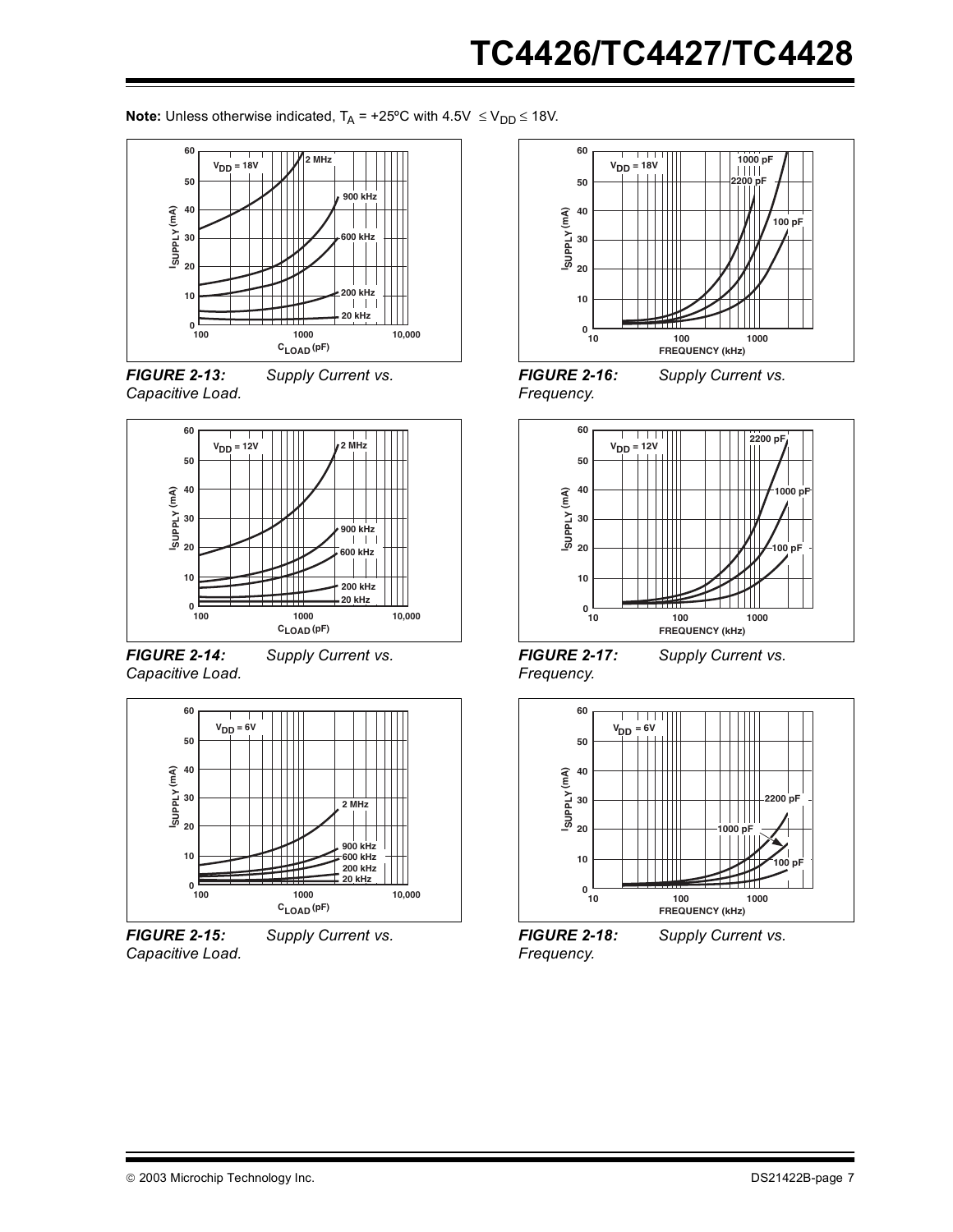**Note:** Unless otherwise indicated,  $T_A = +25^{\circ}C$  with  $4.5V \le V_{DD} \le 18V$ .



*FIGURE 2-19: Crossover Energy vs. Supply Voltage.*

**Note:** The values seen in this graph represent the loss seen by both drivers in a package during one complete cycle. For a single driver, divide the stated values by 2. For a single transition of a single driver, divide the stated value by 4.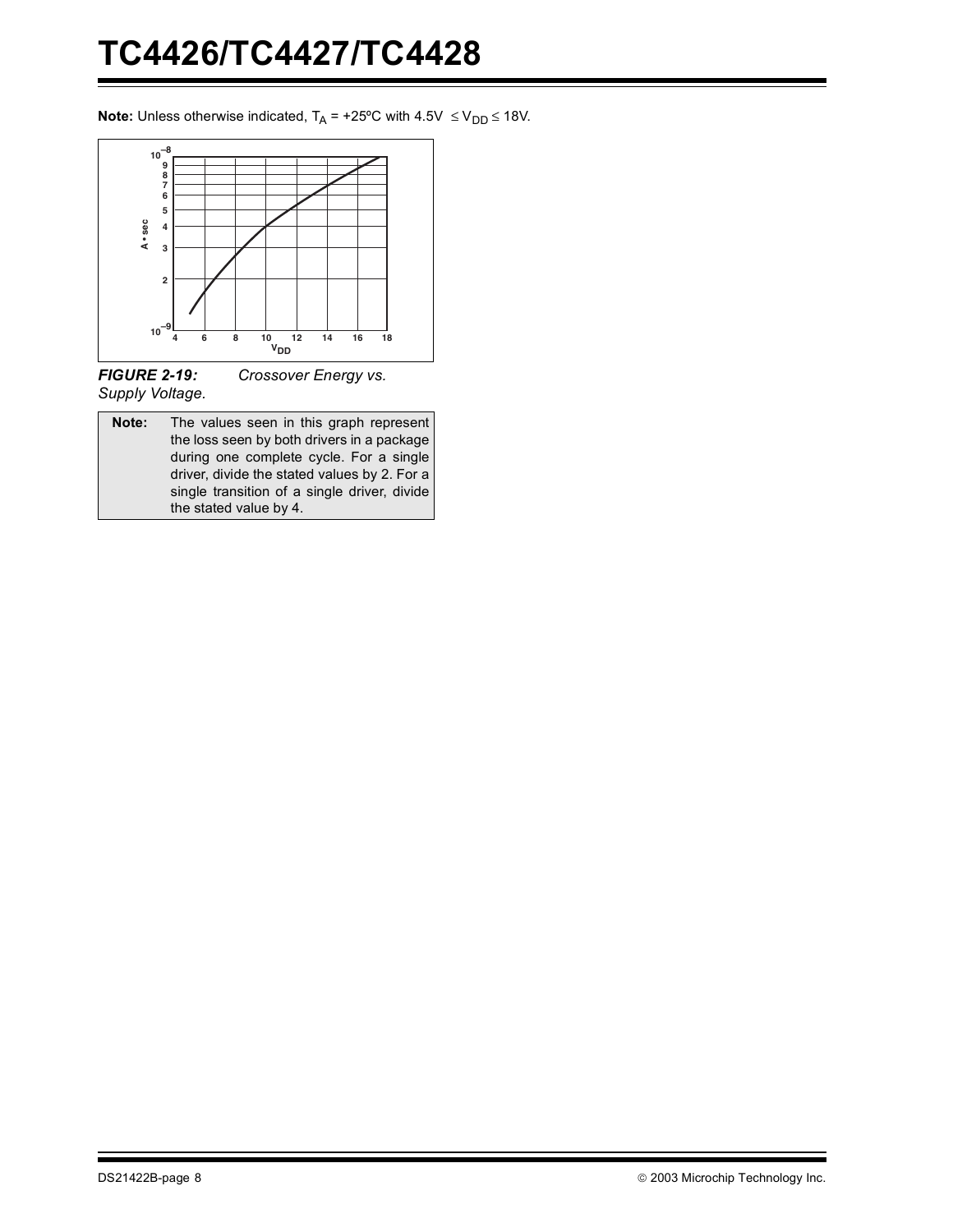## **3.0 PIN DESCRIPTIONS**

The descriptions of the pins are listed in [Table 3-1.](#page-8-0)

| Symbol          | <b>Description</b> |
|-----------------|--------------------|
| ΝC              | No Connection      |
| IN A            | Input A            |
| <b>GND</b>      | Ground             |
| IN B            | Input B            |
| <b>OUT B</b>    | Output B           |
| V <sub>DD</sub> | Supply Input       |
| <b>OUT A</b>    | Output A           |
| ΝC              | No connection      |
|                 |                    |

### <span id="page-8-0"></span>**TABLE 3-1: PIN FUNCTION TABLE**

### **3.1 Inputs A & B**

MOSFET driver inputs A & B are high-impedance, TTL/CMOS compatible inputs. These inputs also have 300 mV of hysteresis between the high and low thresholds that prevents output glitching even when the rise and fall time of the input signal is very slow.

### **3.2 Ground (GND)**

Ground.

## **3.3 Output A & B**

MOSFET driver outputs A & B are low-impedance, CMOS push-pull style outputs. The pull-down and pullup devices are equal strength, making the rise and fall times equivalent.

## **3.4** Supply Input (V<sub>DD</sub>)

The  $V_{DD}$  input is the bias supply for the MOSFET driver and is rated for 4.5V to 18V with respect to the ground pin. The  $V_{DD}$  input should be bypassed with local ceramic capacitors. The value of these capacitors should be chosen based on the capacitive load that is being driven. A value of 1.0 µF is suggested.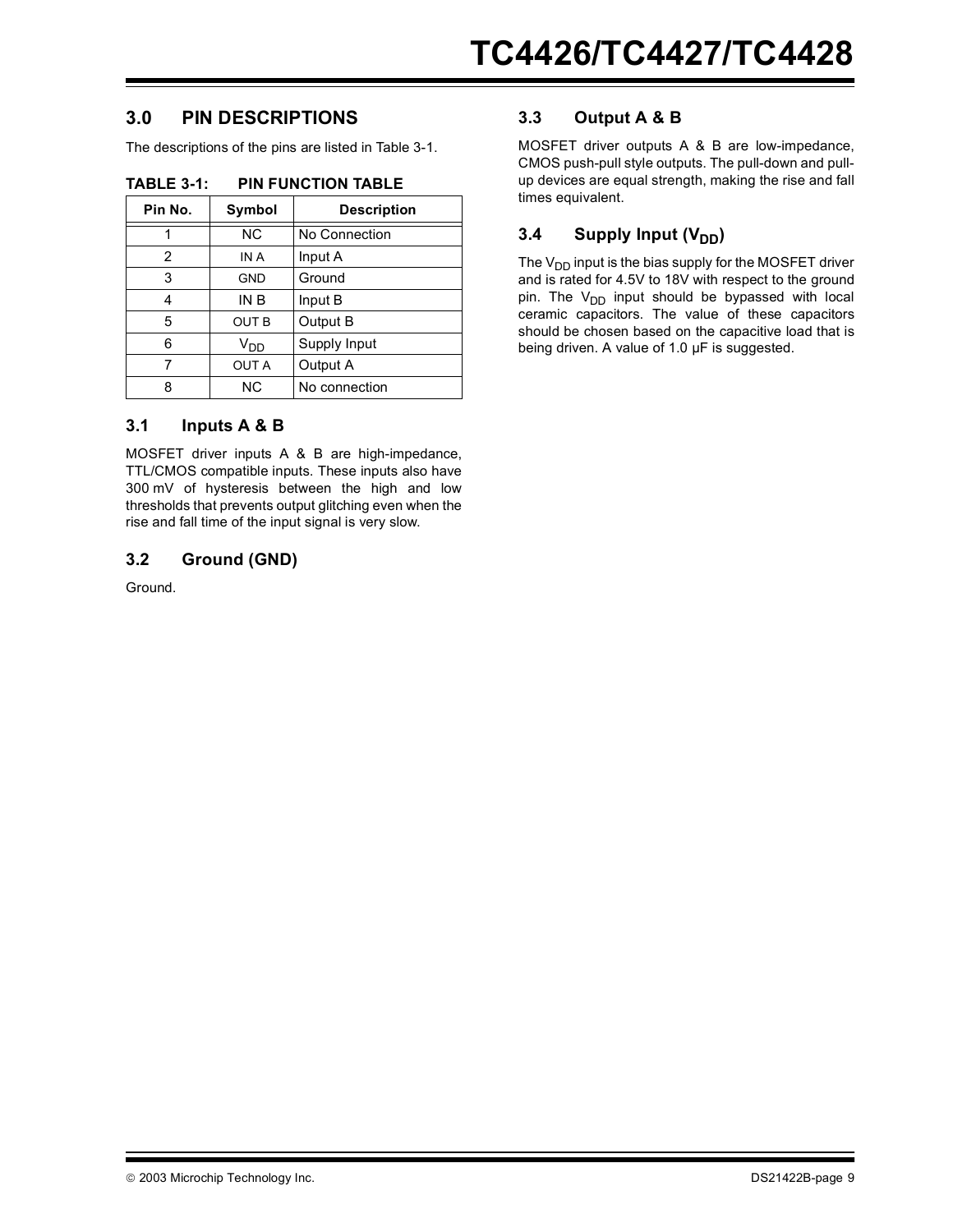## **4.0 APPLICATIONS INFORMATION**



<span id="page-9-0"></span>*FIGURE 4-1: Switching Time Test Circuit.*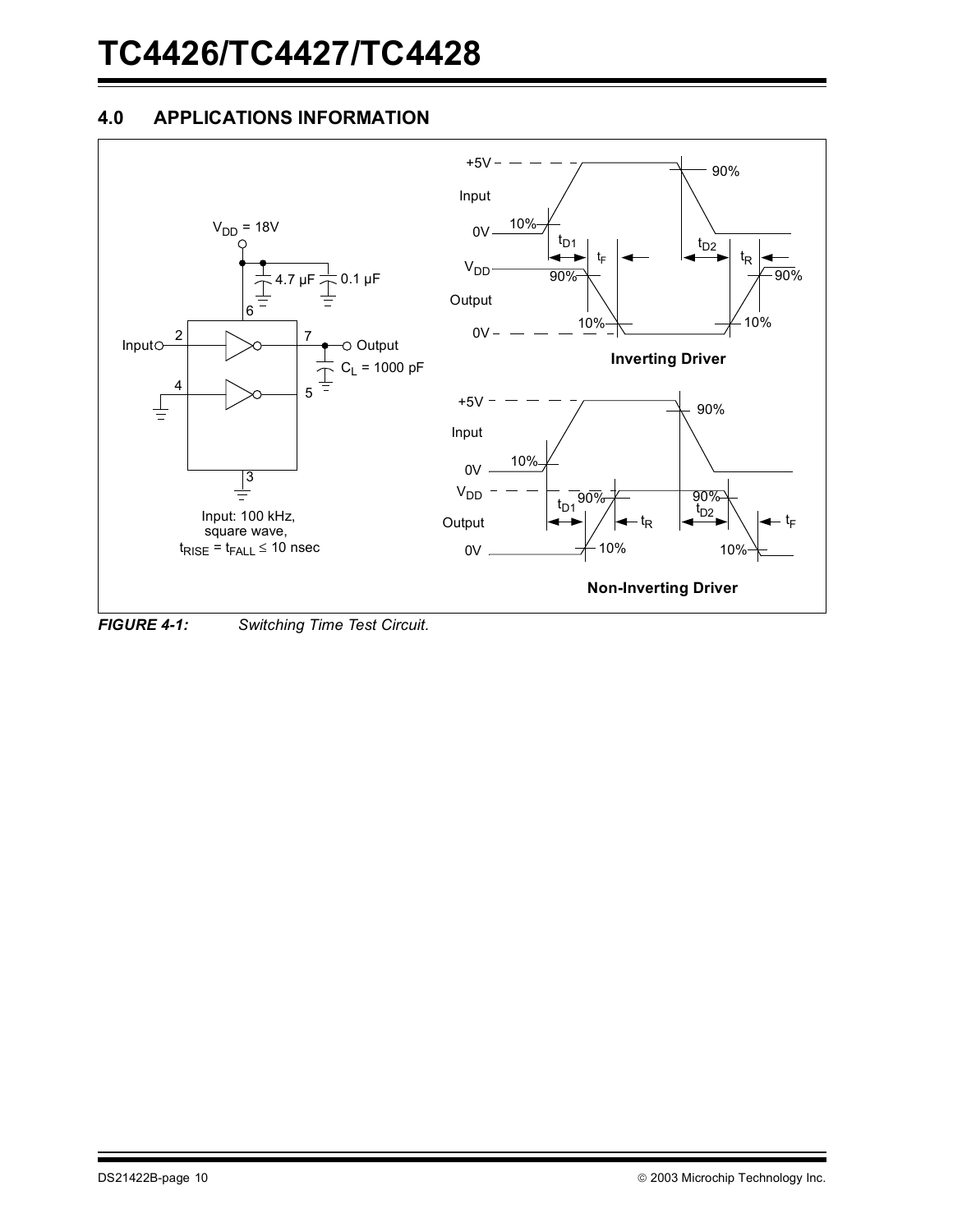## **5.0 PACKAGING INFORMATION**

## **5.1 Package Marking Information**



**\*** Standard device marking consists of Microchip part number, year code, week code, and traceability code..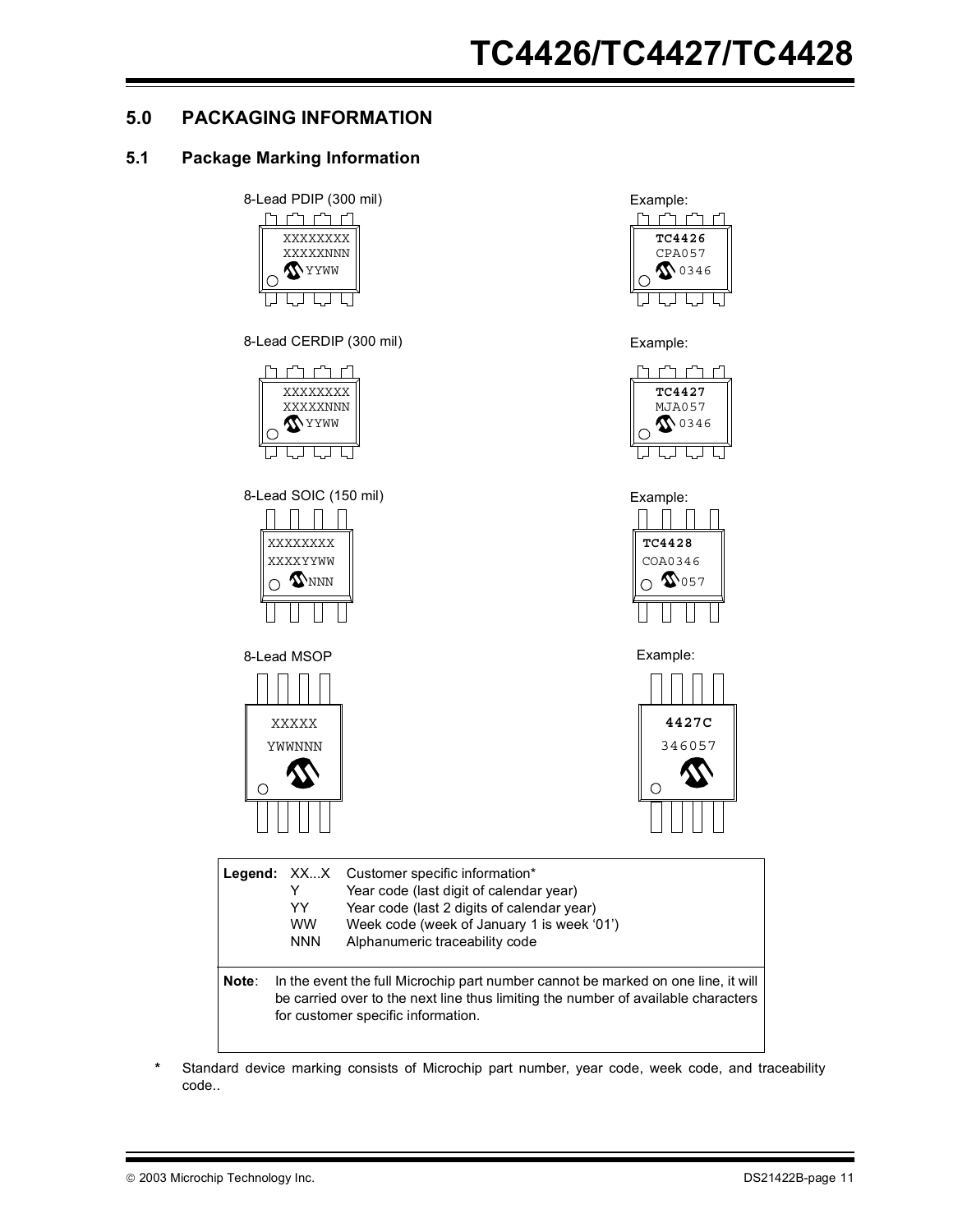## **8-Lead Plastic Dual In-line (P) – 300 mil (PDIP)**







|                                 | INCHES*        |            |            |            | <b>MILLIMETERS</b> |            |            |
|---------------------------------|----------------|------------|------------|------------|--------------------|------------|------------|
| <b>Dimension Limits</b>         |                | <b>MIN</b> | <b>NOM</b> | <b>MAX</b> | <b>MIN</b>         | <b>NOM</b> | <b>MAX</b> |
| Number of Pins                  | n              |            | 8          |            |                    | 8          |            |
| Pitch                           | р              |            | .100       |            |                    | 2.54       |            |
| Top to Seating Plane            | A              | .140       | .155       | .170       | 3.56               | 3.94       | 4.32       |
| Molded Package Thickness        | A <sub>2</sub> | .115       | .130       | .145       | 2.92               | 3.30       | 3.68       |
| Base to Seating Plane           | A1             | .015       |            |            | 0.38               |            |            |
| Shoulder to Shoulder Width      | E              | .300       | .313       | .325       | 7.62               | 7.94       | 8.26       |
| Molded Package Width            | E1             | .240       | .250       | .260       | 6.10               | 6.35       | 6.60       |
| Overall Length                  | D              | .360       | .373       | .385       | 9.14               | 9.46       | 9.78       |
| <b>Tip to Seating Plane</b>     |                | .125       | .130       | .135       | 3.18               | 3.30       | 3.43       |
| <b>Lead Thickness</b>           | c              | .008       | .012       | .015       | 0.20               | 0.29       | 0.38       |
| Upper Lead Width                | <b>B1</b>      | .045       | .058       | .070       | 1.14               | 1.46       | 1.78       |
| Lower Lead Width                | B              | .014       | .018       | .022       | 0.36               | 0.46       | 0.56       |
| ş<br><b>Overall Row Spacing</b> | eB             | .310       | .370       | .430       | 7.87               | 9.40       | 10.92      |
| Mold Draft Angle Top            | $\alpha$       | 5          | 10         | 15         | 5                  | 10         | 15         |
| Mold Draft Angle Bottom         | β              | 5          | 10         | 15         | 5                  | 10         | 15         |

\* Controlling Parameter § Significant Characteristic

Notes:

Dimensions D and E1 do not include mold flash or protrusions. Mold flash or protrusions shall not exceed .010" (0.254mm) per side.

JEDEC Equivalent: MS-001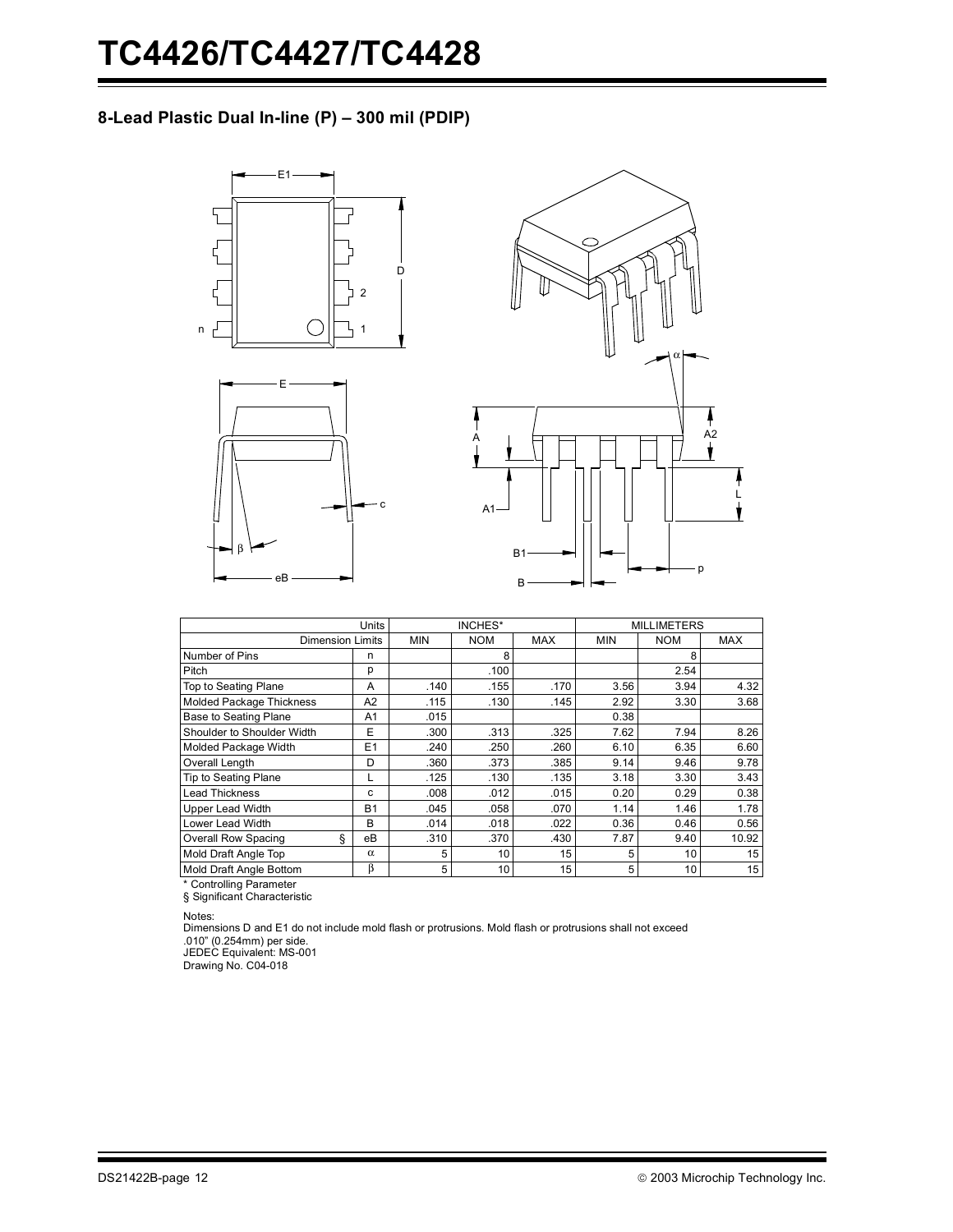## **8-Lead Ceramic Dual In-line – 300 mil (CERDIP)**



|                             | Units          | INCHES*    |            |            |            | <b>MILLIMETERS</b> |            |
|-----------------------------|----------------|------------|------------|------------|------------|--------------------|------------|
| <b>Dimension Limits</b>     |                | <b>MIN</b> | <b>NOM</b> | <b>MAX</b> | <b>MIN</b> | <b>NOM</b>         | <b>MAX</b> |
| Number of Pins              | n              |            | 8          |            |            | 8                  |            |
| Pitch                       | p              |            | .100       |            |            | 2.54               |            |
| <b>Top to Seating Plane</b> | A              | .160       | .180       | .200       | 4.06       | 4.57               | 5.08       |
| Standoff &                  | A <sub>1</sub> | .020       | .030       | .040       | 0.51       | 0.77               | 1.02       |
| Shoulder to Shoulder Width  | E              | .290       | .305       | .320       | 7.37       | 7.75               | 8.13       |
| Ceramic Pkg. Width          | E1             | .230       | .265       | .300       | 5.84       | 6.73               | 7.62       |
| Overall Length              | D              | .370       | .385       | .400       | 9.40       | 9.78               | 10.16      |
| Tip to Seating Plane        | L              | .125       | .163       | .200       | 3.18       | 4.13               | 5.08       |
| <b>Lead Thickness</b>       | c              | .008       | .012       | .015       | 0.20       | 0.29               | 0.38       |
| <b>Upper Lead Width</b>     | <b>B1</b>      | .045       | .055       | .065       | 1.14       | 1.40               | 1.65       |
| Lower Lead Width            | В              | .016       | .018       | .020       | 0.41       | 0.46               | 0.51       |
| <b>Overall Row Spacing</b>  | eB             | .320       | .360       | .400       | 8.13       | 9.15               | 10.16      |

\*Controlling Parameter

JEDEC Equivalent: MS-030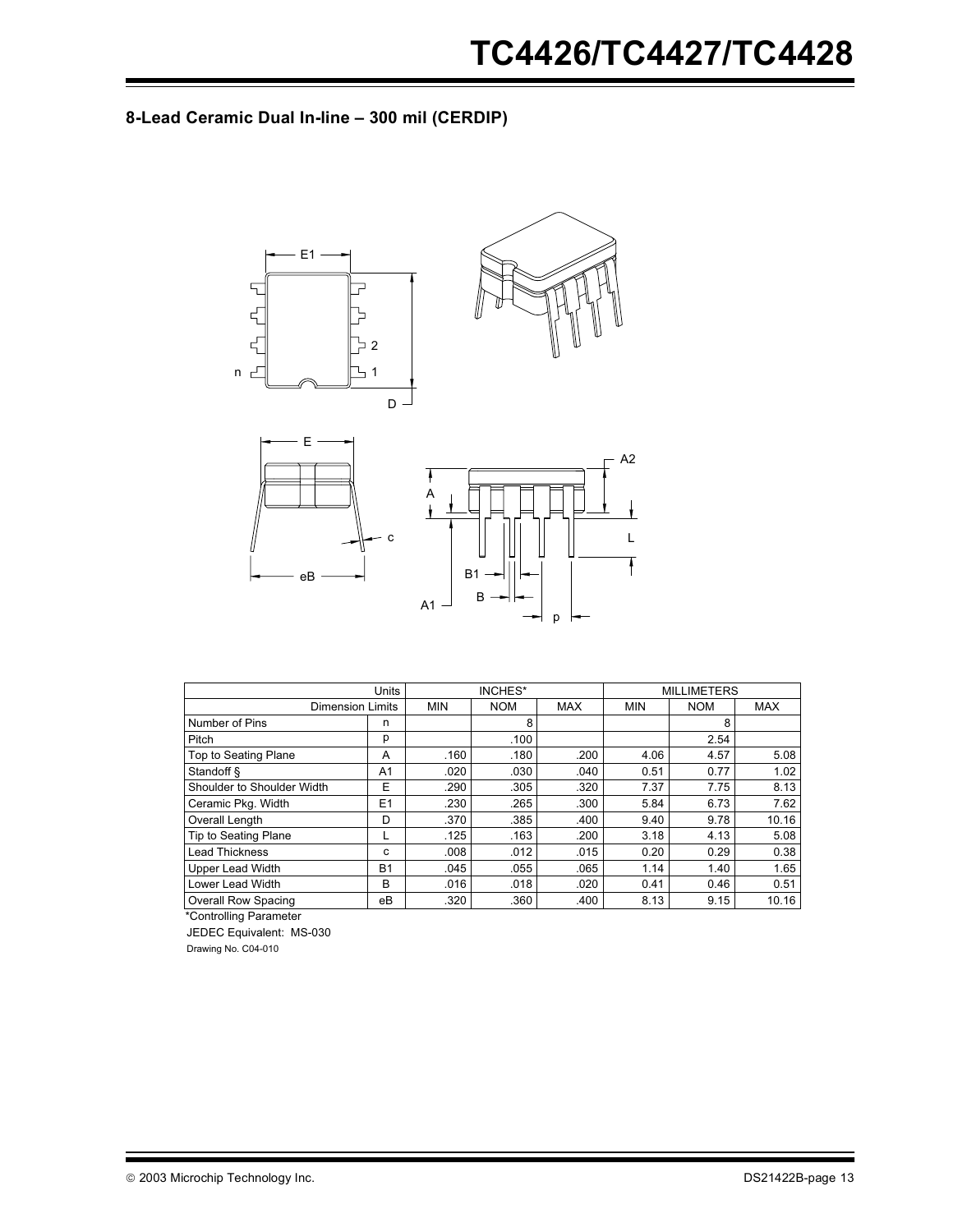## **8-Lead Plastic Small Outline (SN) – Narrow, 150 mil (SOIC)**









|                          | <b>Units</b>   | INCHES*    |            |                 |            | <b>MILLIMETERS</b> |            |
|--------------------------|----------------|------------|------------|-----------------|------------|--------------------|------------|
| <b>Dimension Limits</b>  |                | <b>MIN</b> | <b>NOM</b> | <b>MAX</b>      | <b>MIN</b> | <b>NOM</b>         | <b>MAX</b> |
| Number of Pins           | n              |            | 8          |                 |            | 8                  |            |
| Pitch                    | р              |            | .050       |                 |            | 1.27               |            |
| Overall Height           | A              | .053       | .061       | .069            | 1.35       | 1.55               | 1.75       |
| Molded Package Thickness | A2             | .052       | .056       | .061            | 1.32       | 1.42               | 1.55       |
| Standoff §               | A1             | .004       | .007       | .010            | 0.10       | 0.18               | 0.25       |
| Overall Width            | E              | .228       | .237       | .244            | 5.79       | 6.02               | 6.20       |
| Molded Package Width     | E <sub>1</sub> | .146       | .154       | .157            | 3.71       | 3.91               | 3.99       |
| Overall Length           | D              | .189       | .193       | .197            | 4.80       | 4.90               | 5.00       |
| <b>Chamfer Distance</b>  | h              | .010       | .015       | .020            | 0.25       | 0.38               | 0.51       |
| Foot Length              |                | .019       | .025       | .030            | 0.48       | 0.62               | 0.76       |
| Foot Angle               | $\phi$         | 0          | 4          | 8               | 0          | 4                  | 8          |
| <b>Lead Thickness</b>    | с              | .008       | .009       | .010            | 0.20       | 0.23               | 0.25       |
| <b>Lead Width</b>        | B              | .013       | .017       | .020            | 0.33       | 0.42               | 0.51       |
| Mold Draft Angle Top     | $\alpha$       | 0          | 12         | 15              | 0          | 12                 | 15         |
| Mold Draft Angle Bottom  | β              | 0          | 12         | 15 <sup>1</sup> | 0          | 12                 | 15         |

\* Controlling Parameter

§ Significant Characteristic

Notes:

Dimensions D and E1 do not include mold flash or protrusions. Mold flash or protrusions shall not exceed .010" (0.254mm) per side. JEDEC Equivalent: MS-012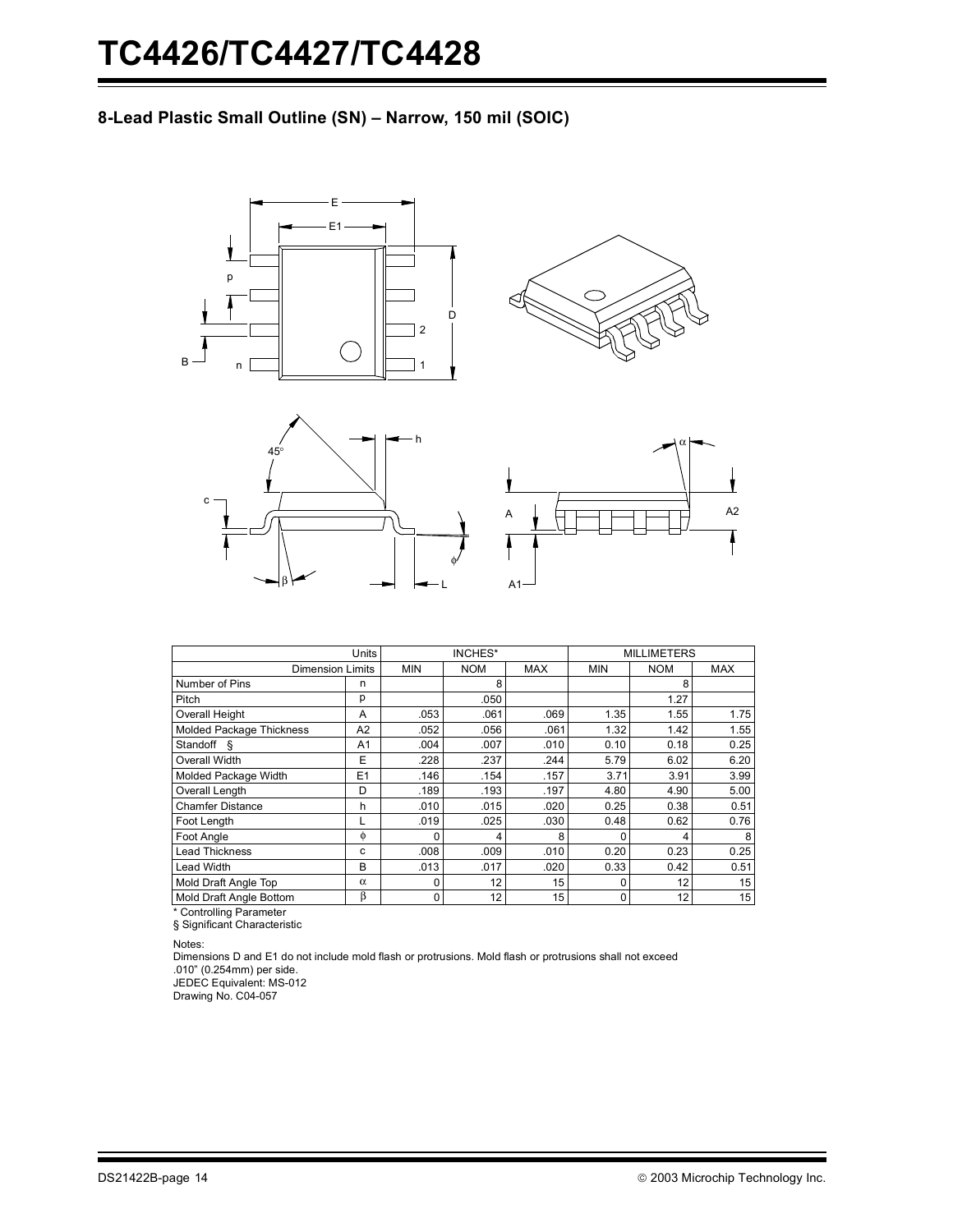## **8-Lead Plastic Micro Small Outline Package (MS) (MSOP)**





|                                 | Units          | <b>INCHES</b> |            |              |             | MILLIMETERS* |              |
|---------------------------------|----------------|---------------|------------|--------------|-------------|--------------|--------------|
| <b>Dimension Limits</b>         |                | <b>MIN</b>    | <b>NOM</b> | <b>MAX</b>   | <b>MIN</b>  | <b>NOM</b>   | <b>MAX</b>   |
| Number of Pins                  | n              |               | 8          |              |             | 8            |              |
| Pitch                           | р              |               | .026 BSC   |              |             | 0.65 BSC     |              |
| Overall Height                  | A              |               |            | .043         |             |              | 1.10         |
| <b>Molded Package Thickness</b> | A <sub>2</sub> | .030          | .033       | .037         | 0.75        | 0.85         | 0.95         |
| Standoff                        | A <sub>1</sub> | .000          |            | .006         | 0.00        |              | 0.15         |
| Overall Width                   | E              |               | .193 TYP.  |              | 4.90 BSC    |              |              |
| Molded Package Width            | E1             |               | .118 BSC   |              | 3.00 BSC    |              |              |
| Overall Length                  | D              |               | .118 BSC   |              | 3.00 BSC    |              |              |
| Foot Length                     |                | .016          | .024       | .031         | 0.40        | 0.60         | 0.80         |
| Footprint (Reference)           | F              | .037 REF      |            | 0.95 REF     |             |              |              |
| Foot Angle                      | φ              | $0^{\circ}$   | ۰          | 8°           | 0°          | -            | $8^{\circ}$  |
| <b>Lead Thickness</b>           | с              | .003          | .006       | .009         | 0.08        |              | 0.23         |
| Lead Width                      | в              | .009          | .012       | .016         | 0.22        |              | 0.40         |
| Mold Draft Angle Top            | $\alpha$       | $5^\circ$     | ۰          | $15^{\circ}$ | $5^\circ$   | -            | $15^{\circ}$ |
| Mold Draft Angle Bottom         | β              | $5^\circ$     | ۰          | $15^{\circ}$ | $5^{\circ}$ | ٠            | $15^{\circ}$ |

\*Controlling Parameter

Notes:

Dimensions D and E1 do not include mold flash or protrusions. Mold flash or protrusions shall not exceed .010" (0.254mm) per side.

JEDEC Equivalent: MO-187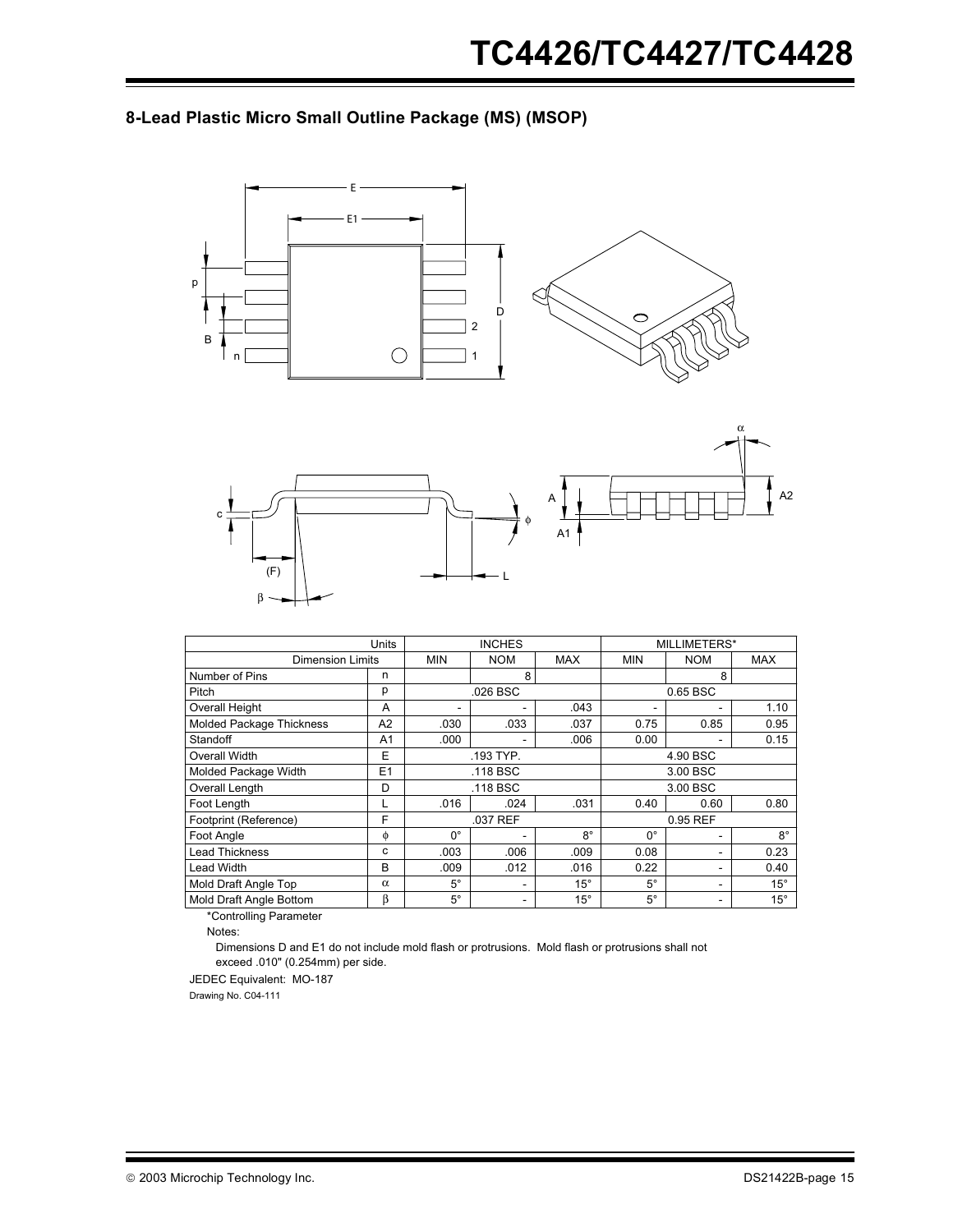**NOTES:**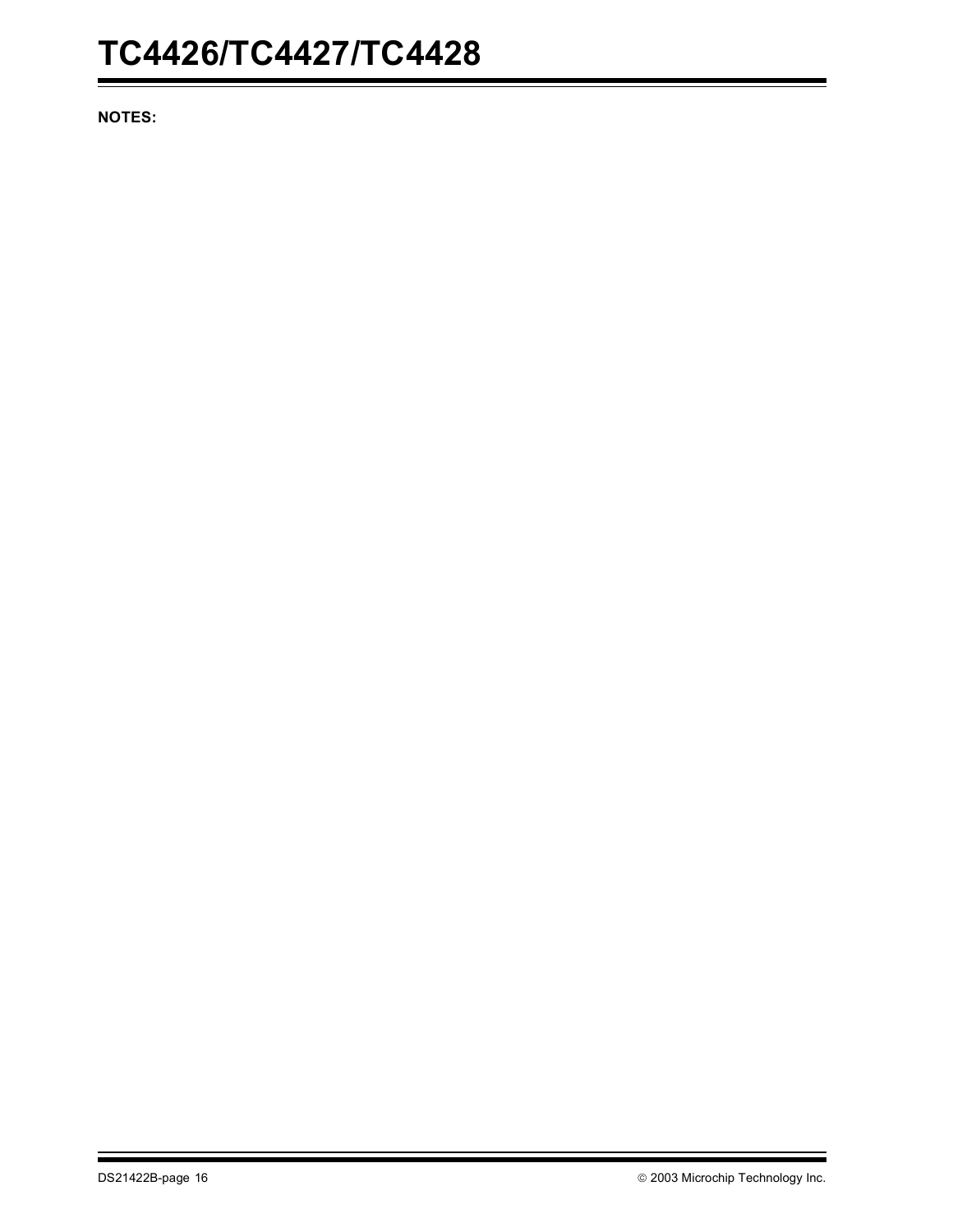## **PRODUCT IDENTIFICATION SYSTEM**

To order or obtain information, e.g., on pricing or delivery, refer to the factory or the listed sales office.

| PART NO.           | х<br>IXX                                                                                                                                                                  | Examples:                                                                                                             |
|--------------------|---------------------------------------------------------------------------------------------------------------------------------------------------------------------------|-----------------------------------------------------------------------------------------------------------------------|
| <b>Device</b>      | Temperature<br>Package<br>Range                                                                                                                                           | TC4426COA:<br>1.5A Dual MOSFET<br>a)<br>driver, SOIC package,<br>$0^{\circ}$ C to +70 $^{\circ}$ C.                   |
| Device:            | TC4426:<br>1.5A Dual MOSFET Driver, Inverting<br>1.5A Dual MOSFET Driver, Non-Inverting<br>TC4427:<br>1.5A Dual MOSFET Driver, Complementary<br>TC4428:                   | <b>TC4426EUA:</b><br>1.5A Dual MOSFET<br>b)<br>driver, MSOP package,<br>$-40^{\circ}$ C to $+85^{\circ}$ C.           |
| Temperature Range: | С<br>0°C to +70°C (PDIP and SOIC only)<br>$=$<br>Ε<br>-40 $^{\circ}$ C to +85 $^{\circ}$ C<br>$=$                                                                         | <b>TC4427CPA:</b><br>1.5A Dual MOSFET<br>a)<br>driver, PDIP package,<br>$0^{\circ}$ C to +70 $^{\circ}$ C.            |
|                    | $\vee$<br>-40 $^{\circ}$ C to +125 $^{\circ}$ C<br>$=$<br>м<br>-55°C to +125°C (CERDIP only)<br>$\equiv$                                                                  | b)<br><b>TC4427EPA:</b><br>1.5A Dual MOSFET<br>driver, PDIP package,<br>$-40^{\circ}$ C to $+85^{\circ}$ C.           |
| Package:           | = Ceramic Dual In-line (300 mil Body), 8-lead<br>JA<br>OA.<br>= Plastic SOIC, (150 mil Body), 8-lead<br>OA713 = Plastic SOIC, (150 mil Body), 8-lead<br>(Tape and Reel)   | <b>TC4428MJA:</b><br>1.5A Dual MOSFET<br>a)<br>driver, CDIP package,<br>$-55^{\circ}$ C to $+125^{\circ}$ C.          |
|                    | UA<br>= Plastic Micro Small Outline (MSOP), 8-lead<br>UA713 = Plastic Micro Small Outline (MSOP), 8-lead<br>(Tape and Reel)<br>PA<br>= Plastic DIP (300 mil Body), 8-lead | b)<br>TC4428COA713: 1.5A Dual MOSFET<br>driver, Tape and Reel,<br>SOIC package,<br>$0^{\circ}$ C to +70 $^{\circ}$ C. |

### **Sales and Support**

#### **Data Sheets**

Products supported by a preliminary Data Sheet may have an errata sheet describing minor operational differences and recommended workarounds. To determine if an errata sheet exists for a particular device, please contact one of the following:

1. Your local Microchip sales office

- 2. The Microchip Corporate Literature Center U.S. FAX: (480) 792-7277
- 3. The Microchip Worldwide Site (www.microchip.com)

Please specify which device, revision of silicon and Data Sheet (include Literature #) you are using.

**Customer Notification System**

Register on our web site (www.microchip.com/cn) to receive the most current information on our products.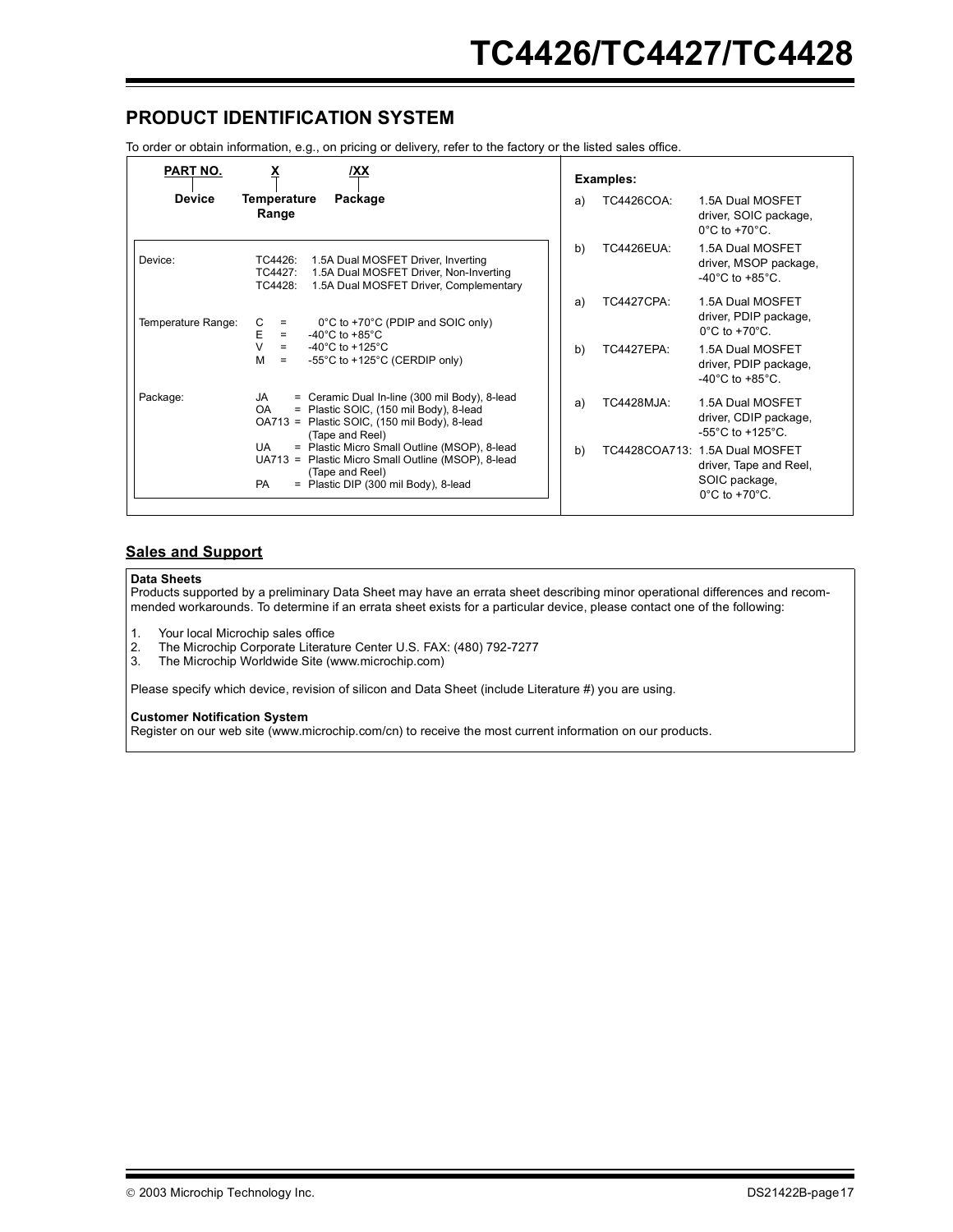**NOTES:**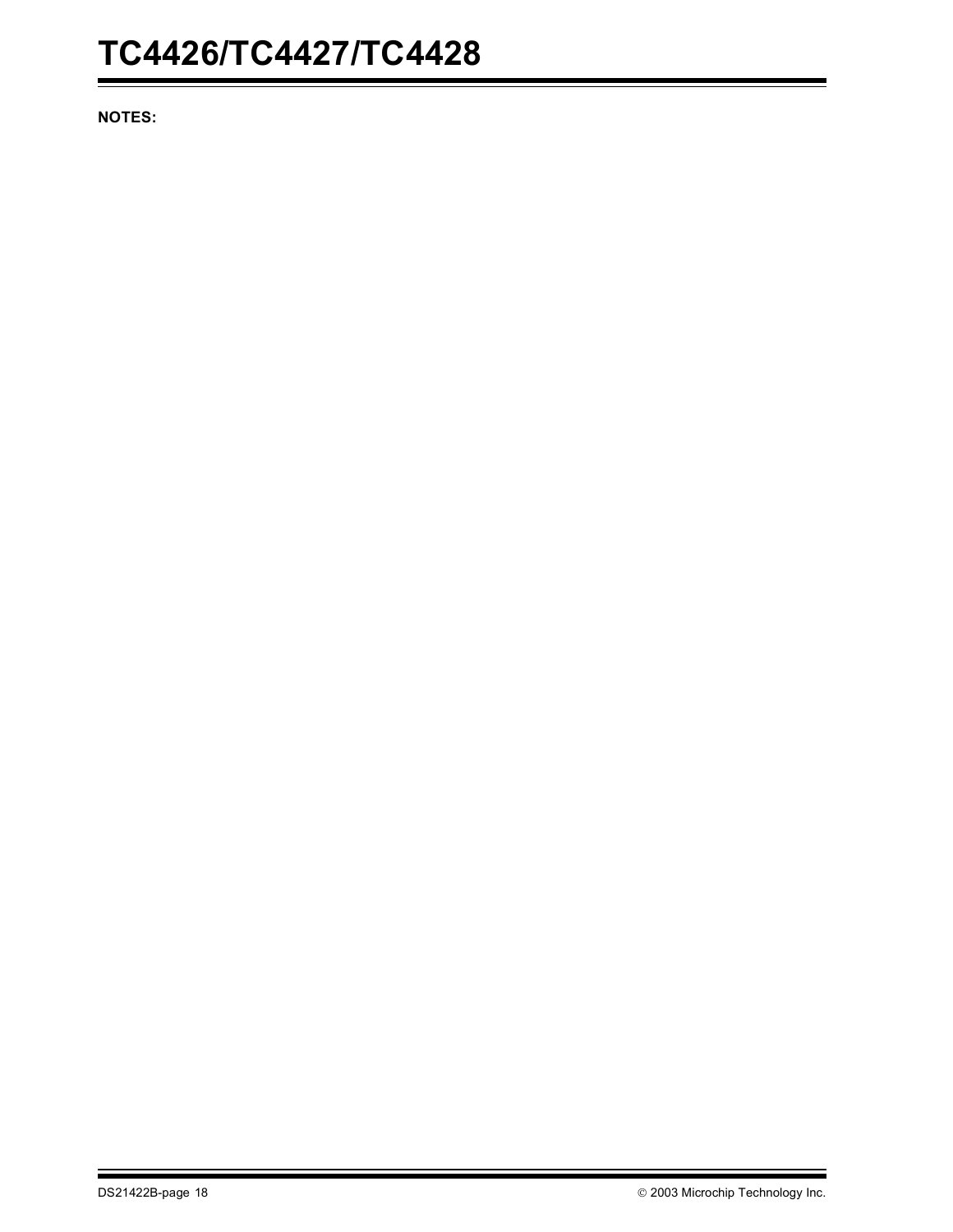#### **Note the following details of the code protection feature on Microchip devices:**

- Microchip products meet the specification contained in their particular Microchip Data Sheet.
- Microchip believes that its family of products is one of the most secure families of its kind on the market today, when used in the intended manner and under normal conditions.
- There are dishonest and possibly illegal methods used to breach the code protection feature. All of these methods, to our knowledge, require using the Microchip products in a manner outside the operating specifications contained in Microchip's Data Sheets. Most likely, the person doing so is engaged in theft of intellectual property.
- Microchip is willing to work with the customer who is concerned about the integrity of their code.
- Neither Microchip nor any other semiconductor manufacturer can guarantee the security of their code. Code protection does not mean that we are guaranteeing the product as "unbreakable."

Code protection is constantly evolving. We at Microchip are committed to continuously improving the code protection features of our products. Attempts to break microchip's code protection feature may be a violation of the Digital Millennium Copyright Act. If such acts allow unauthorized access to your software or other copyrighted work, you may have a right to sue for relief under that Act.

Information contained in this publication regarding device applications and the like is intended through suggestion only and may be superseded by updates. It is your responsibility to ensure that your application meets with your specifications. No representation or warranty is given and no liability is assumed by Microchip Technology Incorporated with respect to the accuracy or use of such information, or infringement of patents or other intellectual property rights arising from such use or otherwise. Use of Microchip's products as critical components in life support systems is not authorized except with express written approval by Microchip. No licenses are conveyed, implicitly or otherwise, under any intellectual property rights.

#### **Trademarks**

The Microchip name and logo, the Microchip logo, dsPIC, KEELOQ, MPLAB, PIC, PICmicro, PICSTART, PRO MATE and PowerSmart are registered trademarks of Microchip Technology Incorporated in the U.S.A. and other countries.

FilterLab, microID, MXDEV, MXLAB, PICMASTER, SEEVAL and The Embedded Control Solutions Company are registered trademarks of Microchip Technology Incorporated in the U.S.A.

Accuron, Application Maestro, dsPICDEM, dsPICDEM.net, ECONOMONITOR, FanSense, FlexROM, fuzzyLAB, In-Circuit Serial Programming, ICSP, ICEPIC, microPort, Migratable Memory, MPASM, MPLIB, MPLINK, MPSIM, PICC, PICkit, PICDEM, PICDEM.net, PowerCal, PowerInfo, PowerMate, PowerTool, rfLAB, rfPIC, Select Mode, SmartSensor, SmartShunt, SmartTel and Total Endurance are trademarks of Microchip Technology Incorporated in the U.S.A. and other countries.

Serialized Quick Turn Programming (SQTP) is a service mark of Microchip Technology Incorporated in the U.S.A.

All other trademarks mentioned herein are property of their respective companies.

© 2003, Microchip Technology Incorporated, Printed in the U.S.A., All Rights Reserved.



*Microchip received QS-9000 quality system certification for its worldwide headquarters, design and wafer fabrication facilities in Chandler and Tempe, Arizona in July 1999 and Mountain View, California in March 2002. The Company's quality system processes and procedures are QS-9000 compliant for its PICmicro® 8-bit MCUs, KEELOQ® code hopping devices, Serial EEPROMs, microperipherals, non-volatile memory and analog products. In addition, Microchip's quality system for the design and manufacture of development systems is ISO 9001 certified.*